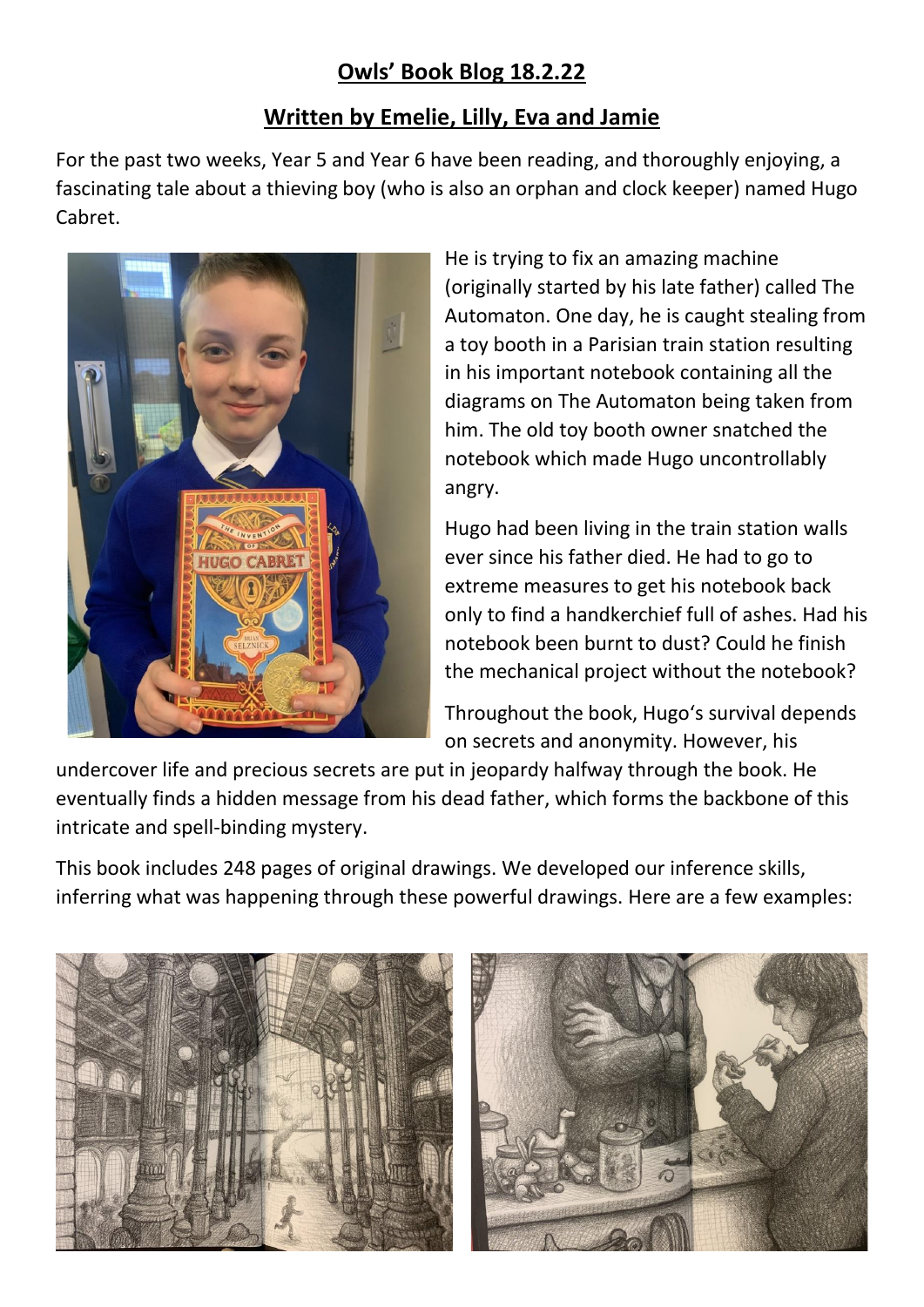

Unfortunately, we didn't have chance to finish reading the whole book but luckily, there's a film of Hugo Cabert on Amazon Prime. This morning, we watched the film, finding out how it ended. We also compared the book and the film and wrote reviews.

We would recommend KS2 children reading this book and watching the film. Brain Selznick is a fantastic illustrator of many picture books and novels and all children should explore his work. This one certainly evokes wonder… like a silent film on paper.